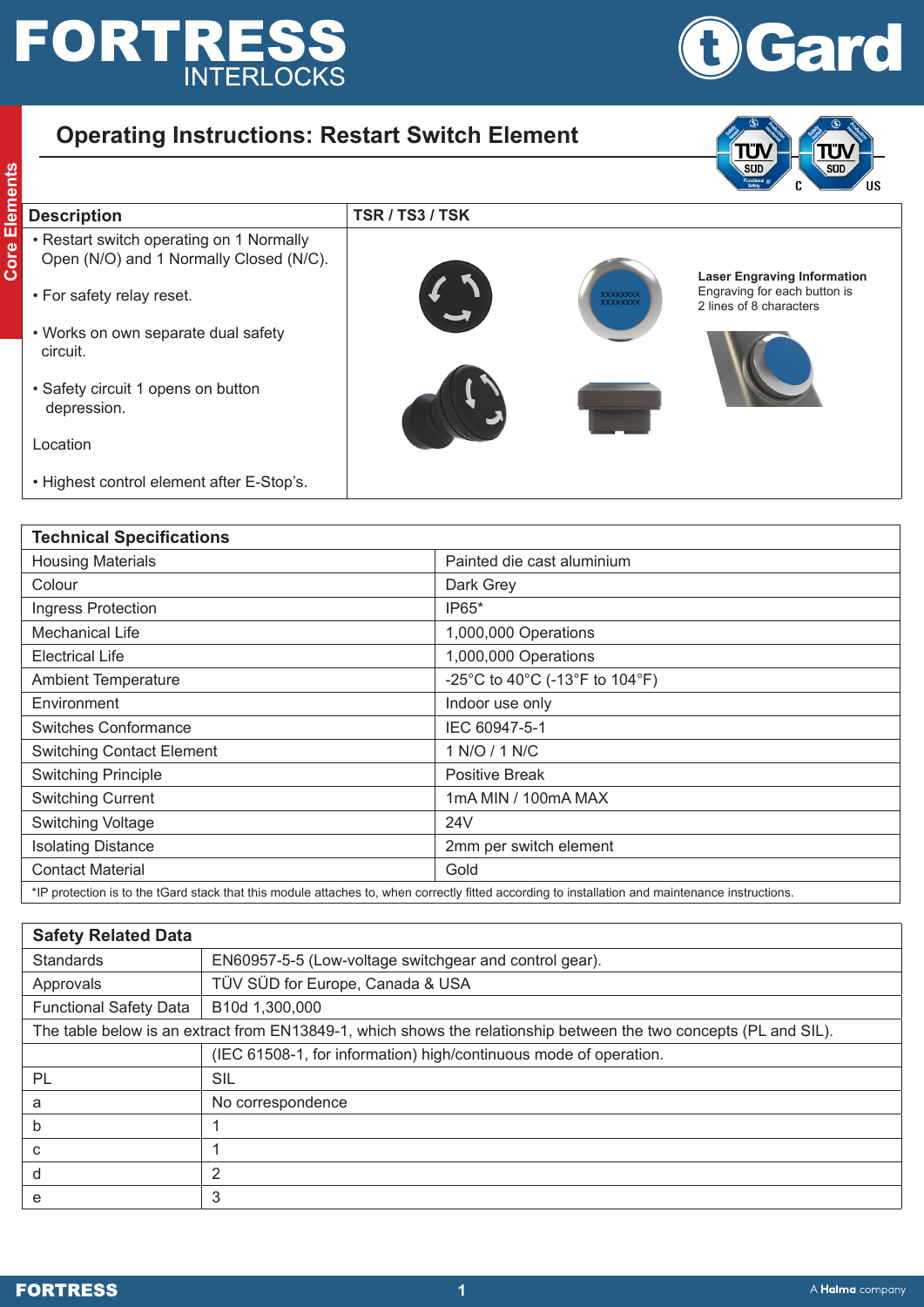# **Operating Instructions: Restart Switch Element**

| <b>tGard Restart Safety Functions</b> |                                           | <b>Part No.</b> |
|---------------------------------------|-------------------------------------------|-----------------|
| Safety Function 1                     | Provides means to reset safety controller | TSR / TS3 / TSK |

| <b>Part Number Options</b>      |               |
|---------------------------------|---------------|
| <b>Description</b>              | Part No.      |
| <b>Restart Switch - Blue</b>    | <b>TCL</b>    |
| Restart Switch - Green          | $\sim$ $\sim$ |
| Restart Switch - Black Mushroom | <b>TSK</b>    |

| <b>Electrical Guidance</b> |         |                                        |                                           |  |  |
|----------------------------|---------|----------------------------------------|-------------------------------------------|--|--|
| Inputs                     | Outputs | Module operates on the safety circuits | Order of pin assignment from base to head |  |  |
|                            |         | Yes                                    |                                           |  |  |





18.1 20.3